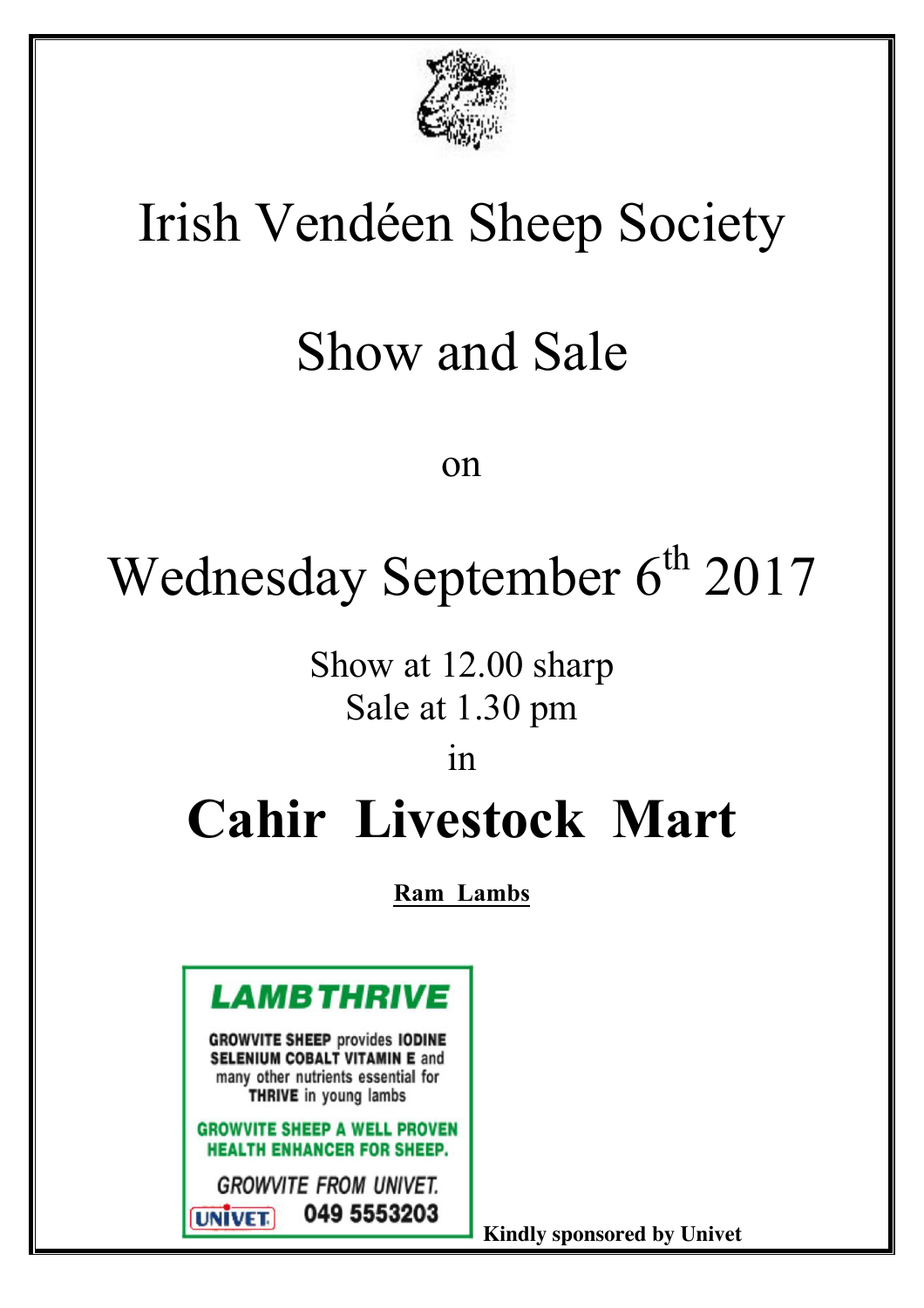#### **VENDORS**

#### **Lot Vendor**

- **4, 5, 6** John Mulcahy Ballinattin, Clerihan, Clonmel, Co. Tipperary
- **1, 12, 2, 3** Ena Nagle Landmark, Ballyloughy, Mitchelstown, Co. Cork
- **10, 11, 7, 8, 9** Cheryl O'Brien Springvale, Kildorrery, Co. Cork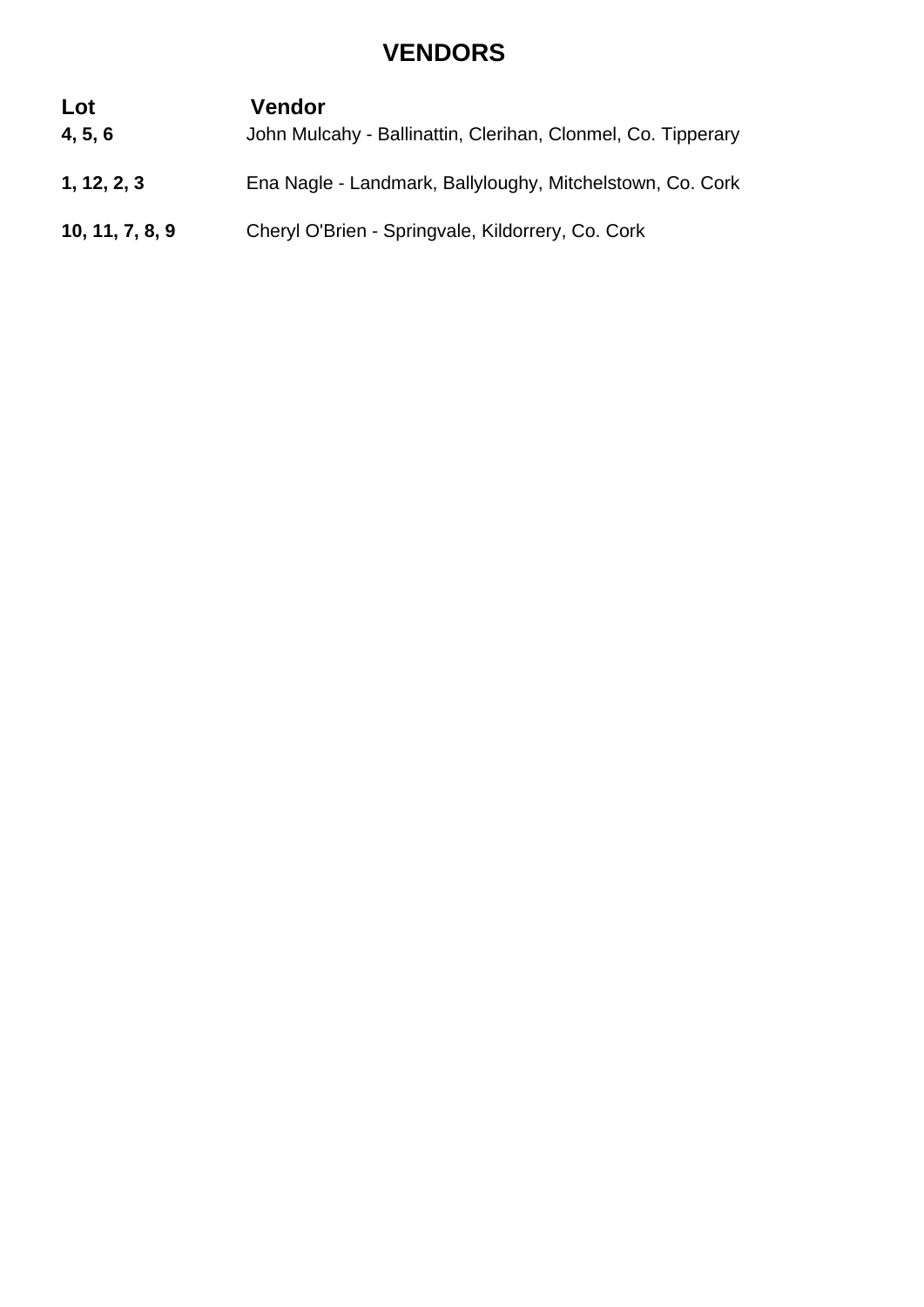**Important: The Pedigree Information printed in this catalogue is as supplied by or on behalf of the breeder. The responsibility for the accuracy of the information therefore rests solely with the breeder and not Sheep Ireland.**

#### Sheep Ireland €uroStars



#### *How to select a ram fit for purpose?*

Evaluations should **never be the only tool** you use when selecting animals for breeding. Animals must also be examined to ensure the animal is also physically correct; an animal that is not physically correct (ie. mouth, feet, etc.) cannot compensate for this fault regardless of its evaluation and should be avoided for breeding purposes.







- Each star represents where the animal ranks on each index in 20% bounds
- **One star** represents the **bottom 20%** of the breed
- **Five star** represents the **top 20%** of the breed
- The higher the stars, the higher the predicted profitability of that animal

#### *Rank*

- This figure indicates more precisely where the animals rank within the breed. eg. Top 11% (see example below)
- This is displayed with the black pointer, the further to the right these are on the scale, the better its position with the breed.

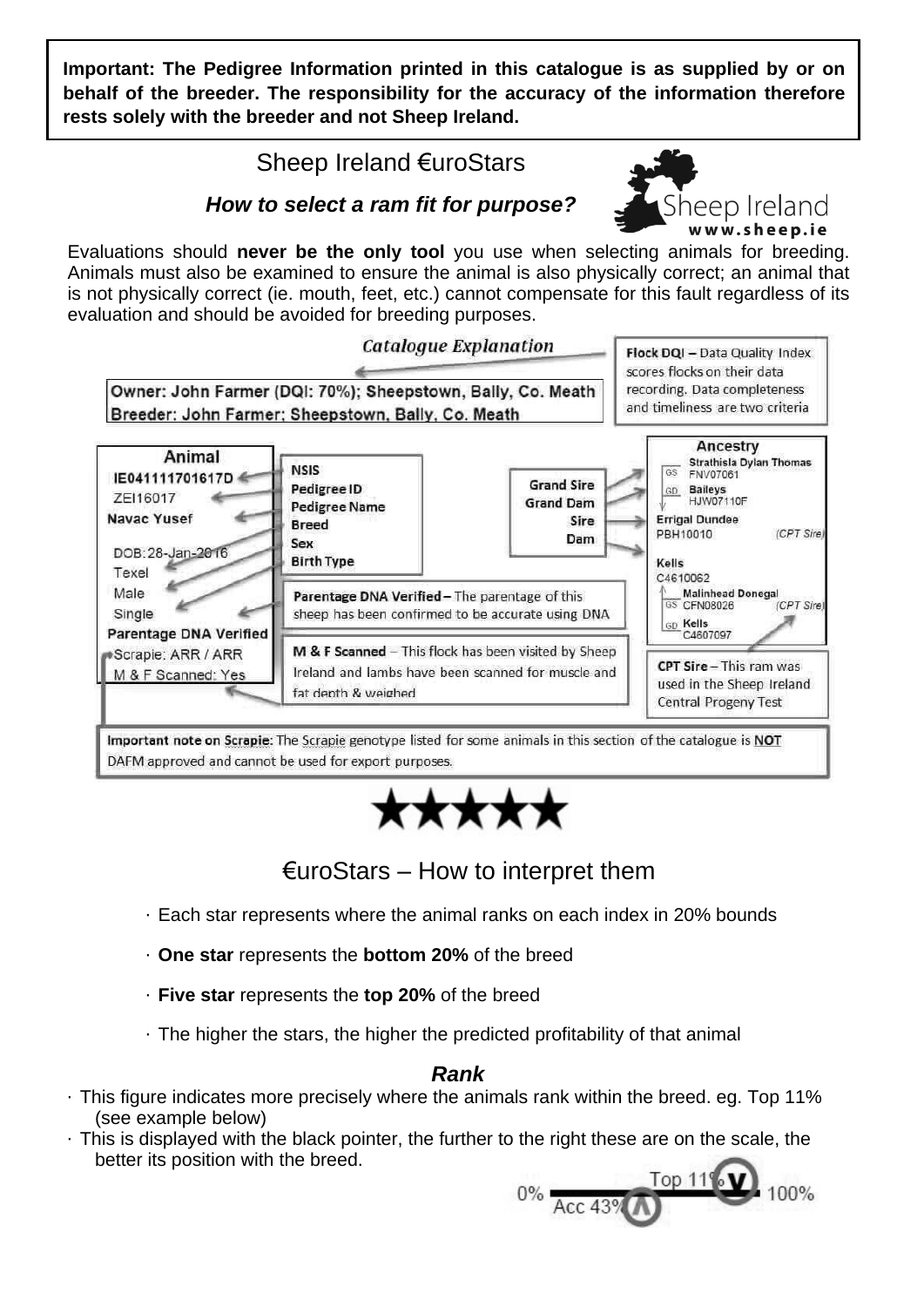#### *Acc % (Accuracy%)*

- This figure is very important as it represents the amount of data behind each evaluation. Where Acc is low, much less emphasis should be placed on the evaluation, and vice versa.
- This is displayed with the grey pointer, the further to the right these are on the scale, the more information this evaluation is based on. e.g. Acc 43% (see example on previous page)

| Acc % parameters                       |
|----------------------------------------|
| V. Poor, 0% - 14% Poor, 15% - 24%      |
| <b>Fair, 25% - 34% Good, 35% - 49%</b> |
| V.Good, 50% and abov                   |

*Indexes & Traits*

- **1) Replacement (€1.126)**  If a farmer desires a ram to breed both lambs both for slaughter and replacement ewe lambs then they should select a ram based on this index. The bulk of this index is a combination of Lamb Survivability, Days to Slaughter, No. of lambs born & Daughters milk. The  $\epsilon$  value beside the index represents the difference in profit that each lamb sired from this ram will have.
- **2) Terminal (€0.542)** If a farmer desires a ram to breed only lambs for slaughter then they should select a ram based on this index. The bulk of this index is a combination of Lamb Survivability and Days to Slaughter. The  $\epsilon$  value beside the index represents the difference in profit that each lamb sired from this ram will have.
- **3) Lamb Survivability** This ranks animals based on lambing ease and lamb survival rate. Every positive % point on this index is an extra lamb surviving to 40 days and vice versa.
- **4) Days to Slaughter** This ranks animals on their genetic ability to grow. The index associated with this trait represents the difference in the predicted number of days required for the progeny of this ram to reach the desired slaughtered weight compared with other animals of the same breed.



- **5) No. of Lambs Born** This ranks animals based on the predicted prolificacy of the females from this animal compared with other animals of the same breed**.**
- **6) Daughters Milk** This ranks animals based on the predicted milking performance of their daughters compared with other animals of the same breed.

#### *RamSearch.ie*

The Sheep Ireland Online Ram search is also available at ramsearch.ie, you can use this tool to get the most up to date evaluations for a ram, to **search for rams by county, breed and current evaluation ratings**.

#### *Contact Us*

 Find out more about €uroStar rams, LambPlus or the Online Ram search you can visit **www.sheep.ie**, E-mail **query@ sheep.ie**, or Call us on **1850 601 901**

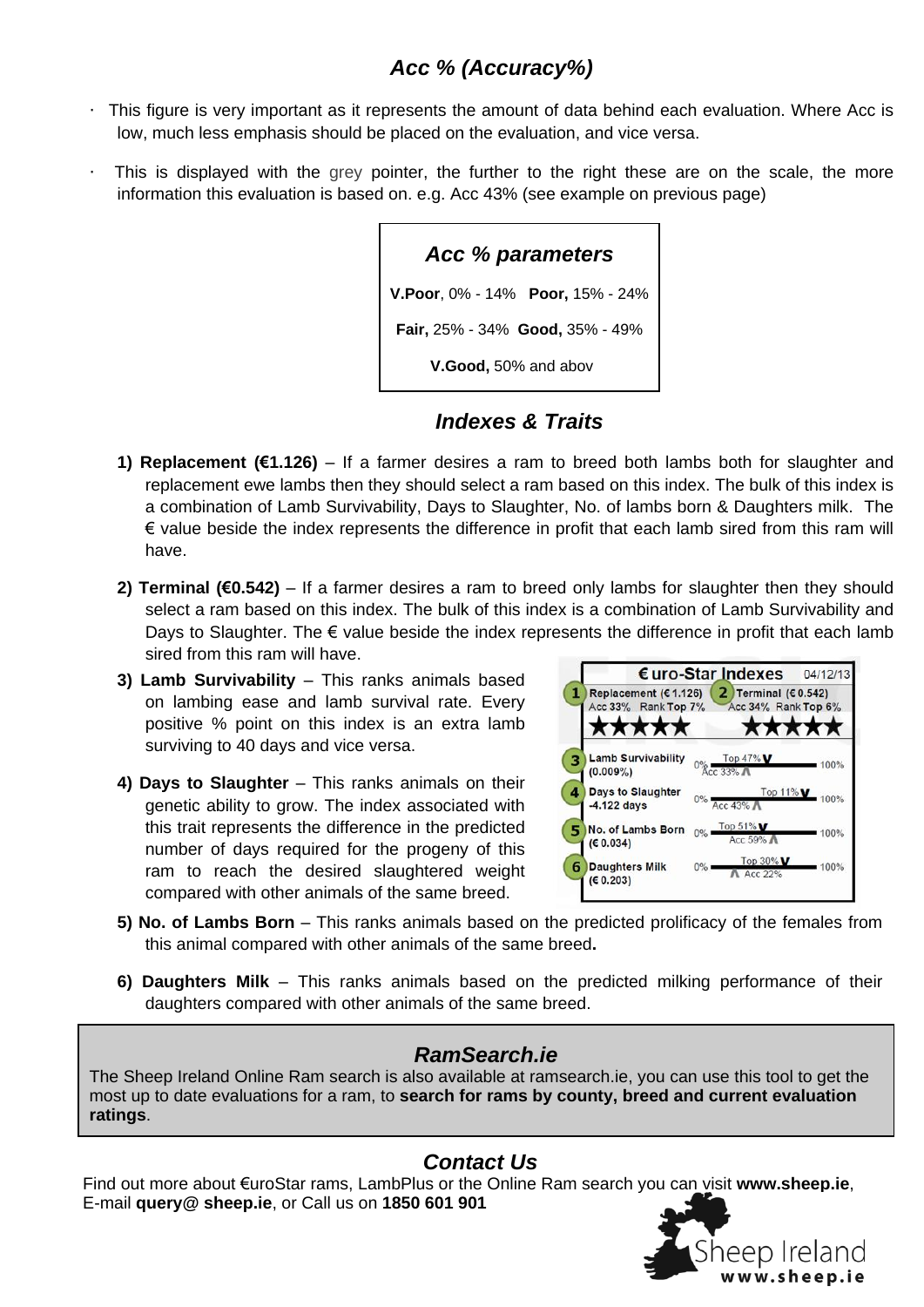|                                                                    | Owner: Ena Nagle (DQI: 89%); Landmark, Ballyloughy, Mitchelstown, Co. Cork |                                                                                       |                                                           |                                                    |
|--------------------------------------------------------------------|----------------------------------------------------------------------------|---------------------------------------------------------------------------------------|-----------------------------------------------------------|----------------------------------------------------|
| Lot: $1$                                                           |                                                                            | Breeder: Ena Nagle; Landmark, Ballyloughy, Mitchelstown, Co. Cork                     |                                                           |                                                    |
| Animal                                                             |                                                                            | <b>Ancestry</b>                                                                       |                                                           | €uro-Star Indexes 21/08/2017                       |
| IE041413401066B<br><b>NEL17026</b><br><b>Landmark Russell Ally</b> |                                                                            | <b>French A.I. B7321</b><br>GS.<br>B7321<br><b>Quitrent Kirsten</b><br>GD<br>OCQ11054 | Replacement (€0.081)<br>Acc 35% Rank Btm 46%              | Terminal (€0.248)<br>Acc 39% Rank Top 48%          |
| DOB: 01-Feb-2017                                                   |                                                                            | <b>Quitrent Nash</b><br>OCQ14007                                                      | Poor<br><b>Lamb Survivability</b><br>$0\%$<br>$(-0.027%)$ | Excellent<br><b>V</b> Btm 42%<br>100%<br>Acc 33.8% |
| Vendeen<br>Male                                                    |                                                                            | <b>Landmark Nicola Ally</b>                                                           | Days to Slaughter<br>0%<br>$-2.822$ days                  | Top 41% $V$<br>100%<br>Acc $45\%$                  |
| Twin                                                               |                                                                            | <b>NEL14031</b><br><b>Cottage Jasper</b>                                              | No. of Lambs Born<br>$(E-0.338)$                          | V Btm 10%<br>100%<br>Acc 31%                       |
| M & F Scanned: Yes                                                 |                                                                            | GS JGS10027<br>GD Landmark Jerri Ally<br><b>NEL10006</b>                              | <b>Daughters Milk</b><br>$0\%$<br>(€0.117)                | <b>V</b> Btm 45%<br>■ 100%<br>Acc 32%              |
| <b>Comment:</b> Scrapie monitored, Sire by French AI               |                                                                            |                                                                                       |                                                           |                                                    |



| Lot: 3                                        |  | Owner: Ena Nagle (DQI: 89%); Landmark, Ballyloughy, Mitchelstown, Co. Cork<br>Breeder: Ena Nagle; Landmark, Ballyloughy, Mitchelstown, Co. Cork |                                              |               |                                               |
|-----------------------------------------------|--|-------------------------------------------------------------------------------------------------------------------------------------------------|----------------------------------------------|---------------|-----------------------------------------------|
| Animal                                        |  | <b>Ancestry</b>                                                                                                                                 |                                              |               | €uro-Star Indexes 21/08/2017                  |
| IE041413401068F<br><b>NEL17028</b>            |  | French A.I. B7321<br><b>GS</b><br>B7321<br><b>Quitrent Kirsten</b>                                                                              | Replacement (€0.644)<br>Acc 35% Rank Top 27% |               | Terminal (€0.502)<br>Acc 40% Rank Top 23%     |
| <b>Landmark Rupert</b>                        |  | GD<br>OCQ11054                                                                                                                                  |                                              |               |                                               |
| Adele<br>DOB: 10-Feb-2017                     |  | <b>Quitrent Nash</b><br>OCQ14007                                                                                                                | <b>Lamb Survivability</b><br>$(-0.108%)$     | Poor<br>$0\%$ | Excellent<br>$V$ Btm 33%<br>100%<br>Acc 33.9% |
| Vendeen<br>Male                               |  | Landmark Omega Adele                                                                                                                            | <b>Days to Slaughter</b><br>$-6.165$ days    | $0\%$         | Top 8% V<br>100%<br>Acc 45%                   |
| <b>Triplet</b>                                |  | <b>NEL15011</b><br><b>Cottage Jasper</b>                                                                                                        | No. of Lambs Born<br>(€0.084)                | $0\%$         | V Btm 39%<br>100%<br>Acc 30%                  |
| M & F Scanned: Yes                            |  | GS JGS10027<br>Landmark Indiana Adele<br>GD<br>NEL09013                                                                                         | <b>Daughters Milk</b><br>(E1.31)             | $0\%$         | $Top 21\%V$<br>100%<br>Acc 32%                |
| Comment: Scrapie monitored, Sire by French AI |  |                                                                                                                                                 |                                              |               |                                               |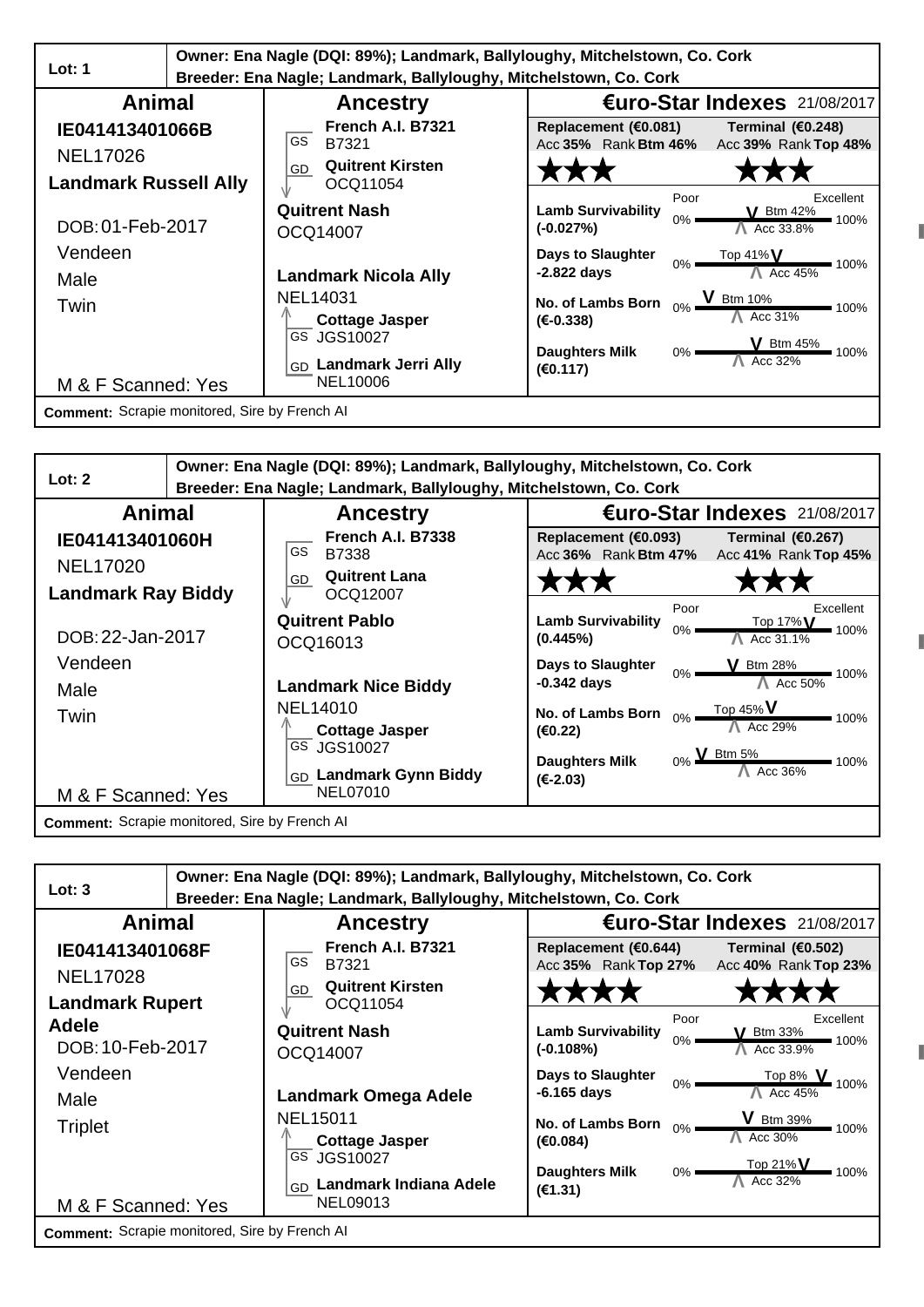|                                                        | Owner: John Mulcahy (DQI: 69%); Ballinattin, Clerihan, Clonmel, Co. Tipperary |                                                                                        |                                                          |                                                              |
|--------------------------------------------------------|-------------------------------------------------------------------------------|----------------------------------------------------------------------------------------|----------------------------------------------------------|--------------------------------------------------------------|
| Lot: $4$                                               |                                                                               | Breeder: John Mulcahy; Ballinattin, Clerihan, Clonmel, Co. Tipperary                   |                                                          |                                                              |
| Animal                                                 |                                                                               | <b>Ancestry</b>                                                                        |                                                          | €uro-Star Indexes 21/08/2017                                 |
| IE044281317086D<br>MJC17001<br><b>Clerihan Ronaldo</b> |                                                                               | <b>Quitrent Nathan</b><br>GS.<br>OCQ14008<br><b>Quitrent Jocelan</b><br>GD<br>OCQ10063 | Replacement ( $\epsilon$ -0.154)<br>Acc 31% Rank Btm 35% | Terminal (€0.096)<br>Acc 33% Rank Btm 35%                    |
| DOB: 06-Jan-2017                                       |                                                                               | <b>Quitrent Osmund</b><br>OCQ15035                                                     | <b>Lamb Survivability</b><br>$(-0.58%)$                  | Poor<br>Excellent<br><b>V</b> Btm $8\%$<br>100%<br>Acc 30.8% |
| Vendeen<br>Male                                        |                                                                               | <b>Landmark Olwyn Ally</b>                                                             | <b>Days to Slaughter</b><br>$-3.672$ days                | Top 31% $V$<br>$0\%$<br>100%<br>Acc 42%                      |
| Twin                                                   |                                                                               | <b>NEL15047</b><br><b>Cottage Master</b>                                               | No. of Lambs Born<br>(€0.068)                            | <b>V</b> Btm 38%<br>$0\%$<br>100%<br>Acc 27%                 |
|                                                        |                                                                               | GS JGS13023<br>GD Landmark Maggie Ally<br><b>NEL13008</b>                              | <b>Daughters Milk</b><br>(E2.534)                        | Top 6% $\mathbf{V}$<br>$0\%$ !<br>Acc 32%                    |
| <b>Comment:</b>                                        |                                                                               |                                                                                        |                                                          |                                                              |

| Lot: $5$                                                | Owner: John Mulcahy (DQI: 69%); Ballinattin, Clerihan, Clonmel, Co. Tipperary<br>Breeder: John Mulcahy; Ballinattin, Clerihan, Clonmel, Co. Tipperary |                                                                                                         |
|---------------------------------------------------------|-------------------------------------------------------------------------------------------------------------------------------------------------------|---------------------------------------------------------------------------------------------------------|
| Animal                                                  | <b>Ancestry</b>                                                                                                                                       | €uro-Star Indexes 21/08/2017                                                                            |
| IE044281317088H<br>MJC17003<br><b>Clerihan Run-Away</b> | <b>Quitrent Nathan</b><br>GS<br>OCQ14008<br><b>Quitrent Jocelan</b><br>GD<br>OCQ10063                                                                 | Replacement ( $\epsilon$ -0.279)<br>Terminal $(E-0.15)$<br>Acc 33% Rank Btm 30%<br>Acc 35% Rank Btm 11% |
| DOB: 09-Jan-2017                                        | <b>Quitrent Osmund</b><br>OCQ15035                                                                                                                    | Poor<br>Excellent<br><b>Lamb Survivability</b><br>0% V Btm 8%<br>■ 100%<br>$(-0.568%)$<br>Acc 32.2%     |
| Vendeen<br>Male                                         | <b>Landmark Nancy Ally</b>                                                                                                                            | Days to Slaughter<br>$V$ Btm 32%<br>$0\%$<br>$-100%$<br>Acc 44%<br>$-0.671$ days                        |
| Twin                                                    | NEL14002<br><b>Cottage Jasper</b>                                                                                                                     | <b>V</b> Btm 29%<br>No. of Lambs Born<br>0%<br>$= 100%$<br>Acc 29%<br>$(E-0.017)$                       |
|                                                         | GS JGS10027<br>GD Landmark Ingrid Ally<br><b>NEL09005</b>                                                                                             | $0\%$ Top 42% V<br><b>Daughters Milk</b><br>100%<br>Acc 34%<br>(€0.59)                                  |
| <b>Comment:</b>                                         |                                                                                                                                                       |                                                                                                         |

| Lot: $6$                          | Owner: John Mulcahy (DQI: 69%); Ballinattin, Clerihan, Clonmel, Co. Tipperary |                                                                      |                                                                                                                 |  |
|-----------------------------------|-------------------------------------------------------------------------------|----------------------------------------------------------------------|-----------------------------------------------------------------------------------------------------------------|--|
|                                   |                                                                               | Breeder: John Mulcahy; Ballinattin, Clerihan, Clonmel, Co. Tipperary |                                                                                                                 |  |
| Animal                            |                                                                               | <b>Ancestry</b>                                                      | €uro-Star Indexes 21/08/2017                                                                                    |  |
| IE044281317090B                   |                                                                               | <b>Quitrent Nathan</b><br>GS<br>OCQ14008                             | Replacement (€-0.238)<br>Terminal (€0.008)<br>Acc 31% Rank Btm 31%<br>Acc 33% Rank Btm 25%                      |  |
| MJC17005<br><b>Clerihan Remus</b> |                                                                               | <b>Quitrent Jocelan</b><br>GD<br>OCQ10063                            |                                                                                                                 |  |
| DOB: 25-Jan-2017                  |                                                                               | <b>Quitrent Osmund</b><br>OCQ15035                                   | Poor<br>Excellent<br><b>Lamb Survivability</b><br><b>V</b> Btm 7%<br>100%<br>Acc 30.8%<br>$(-0.607%)$           |  |
| Vendeen<br>Male                   |                                                                               | <b>Landmark Olive Ally</b>                                           | <b>Days to Slaughter</b><br>Top 36% V<br>0%<br>■ 100%<br>$-3.272$ days<br>Acc 42%                               |  |
| Twin                              |                                                                               | NEL15046<br><b>Cottage Master</b>                                    | <b>V</b> Btm 38%<br>No. of Lambs Born<br>0%<br>100%<br>Acc 27%<br>(€0.068)                                      |  |
|                                   |                                                                               | GS JGS13023<br><b>Landmark Maggie Ally</b><br>GD<br><b>NEL13008</b>  | $\frac{1}{2}$ Top 8% $\sqrt{ }$<br><b>Daughters Milk</b><br>$0\%$ $\blacksquare$<br>100%<br>Acc 32%<br>(E2.336) |  |
| Comment:                          |                                                                               |                                                                      |                                                                                                                 |  |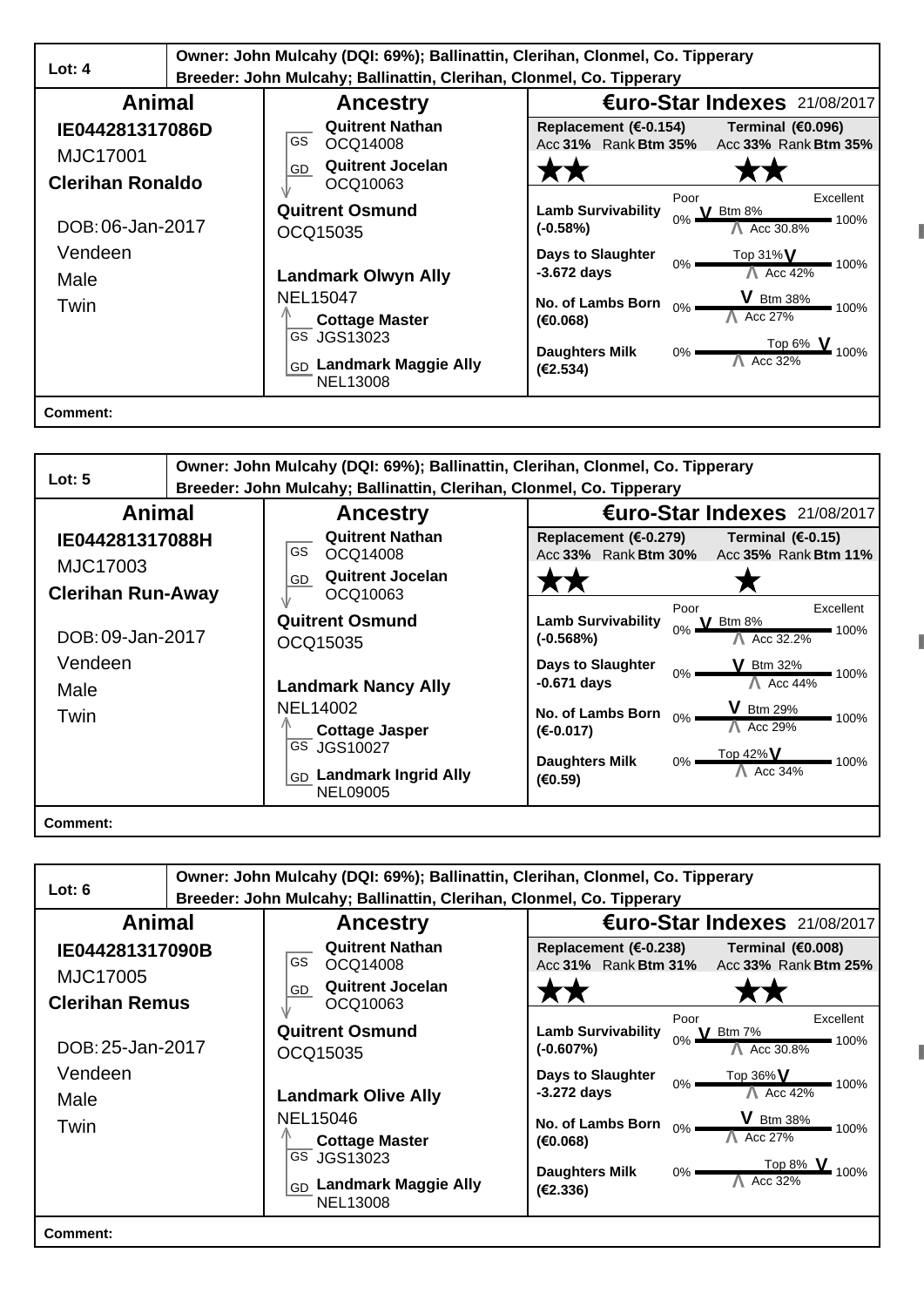|                                                        | Owner: Cheryl Obrien (DQI: 77%); Springvale, Kildorrery, Co. Cork |                                                          |                                                           |                                                     |
|--------------------------------------------------------|-------------------------------------------------------------------|----------------------------------------------------------|-----------------------------------------------------------|-----------------------------------------------------|
| Lot: $7$                                               |                                                                   | Breeder: Cheryl Obrien; Springvale, Kildorrery, Co. Cork |                                                           |                                                     |
| Animal                                                 |                                                                   | <b>Ancestry</b>                                          |                                                           | €uro-Star Indexes 21/08/2017                        |
| IE041412802751H                                        |                                                                   | <b>B7252</b><br>GS                                       | Replacement (€-0.084)<br>Acc 35% Rank Btm 38%             | Terminal $(60.116)$<br>Acc 39% Rank Btm 38%         |
| OCQ17036<br><b>Quitrent Ray</b>                        |                                                                   | <b>Quitrent Kristel</b><br>GD<br>OCQ11065                |                                                           |                                                     |
| DOB: 10-Dec-2016                                       |                                                                   | <b>Quitrent Paolo</b><br>OCQ16017                        | Poor<br><b>Lamb Survivability</b><br>$0\%$<br>$(-0.273%)$ | Excellent<br>$\sqrt{}$ Btm 22%<br>100%<br>Acc 29.8% |
| Vendeen<br>Male                                        |                                                                   | <b>Quitrent Otte</b>                                     | <b>Days to Slaughter</b><br>$0\%$<br>-1.845 days          | V Btm 47%<br>100%<br>Acc 48%                        |
| Twin                                                   |                                                                   | OCQ15060<br><b>Quitrent Nathan</b>                       | No. of Lambs Born<br>$(E-0.203)$                          | <b>V</b> Btm 16%<br>100%<br>Acc 25%                 |
| M & F Scanned: Yes                                     |                                                                   | GS OCQ14008<br><b>Quitrent Kate</b><br>GD<br>OCQ11012    | <b>Daughters Milk</b><br>$0\%$<br>(€0.873)                | Top 33% $V$<br>100%<br>Acc 34%                      |
| Comment: Sire all-Ireland Shearling ram champion 2017. |                                                                   |                                                          |                                                           |                                                     |



|                                   | Owner: Cheryl Obrien (DQI: 77%); Springvale, Kildorrery, Co. Cork |                                                                                                        |
|-----------------------------------|-------------------------------------------------------------------|--------------------------------------------------------------------------------------------------------|
| Lot: 9                            | Breeder: Cheryl Obrien; Springvale, Kildorrery, Co. Cork          |                                                                                                        |
| Animal                            | <b>Ancestry</b>                                                   | €uro-Star Indexes 21/08/2017                                                                           |
| IE041412802757B                   | <b>Lyham Vagabond</b><br>GS<br>HNL99032                           | Replacement (€0.467)<br>Terminal $(60.051)$<br>Acc 44% Rank Top 35%<br>Acc 46% Rank Btm 30%            |
| OCQ17042<br><b>Quitrent Raoul</b> | Quitrent<br>GD<br>OCQ98020                                        |                                                                                                        |
| DOB: 11-Dec-2016                  | <b>Quitrent Cormac</b><br>OCQ03025                                | Poor<br>Excellent<br><b>Lamb Survivability</b><br>Top $49\%$ V<br>$0\%$<br>100%<br>Acc 43%<br>(0.073%) |
| Vendeen<br>Male                   | <b>Quitrent Liz</b>                                               | Days to Slaughter<br>$V$ Btm 21%<br>0%<br>100%<br>Acc 55%<br>$0.405$ days                              |
| Twin                              | OCQ12039<br><b>Quitrent Gordon</b>                                | V Btm 20%<br>No. of Lambs Born<br>100%<br>Acc 46%<br>$(E-0.135)$                                       |
| M & F Scanned: Yes                | GS OCQ07037<br>(CPT Sire)<br>GD Quitrent Jermima<br>OCQ10006      | Top 32% V<br><b>Daughters Milk</b><br>$0\%$<br>100%<br>Acc $49\%$<br>(€0.909)                          |
| Comment:                          |                                                                   |                                                                                                        |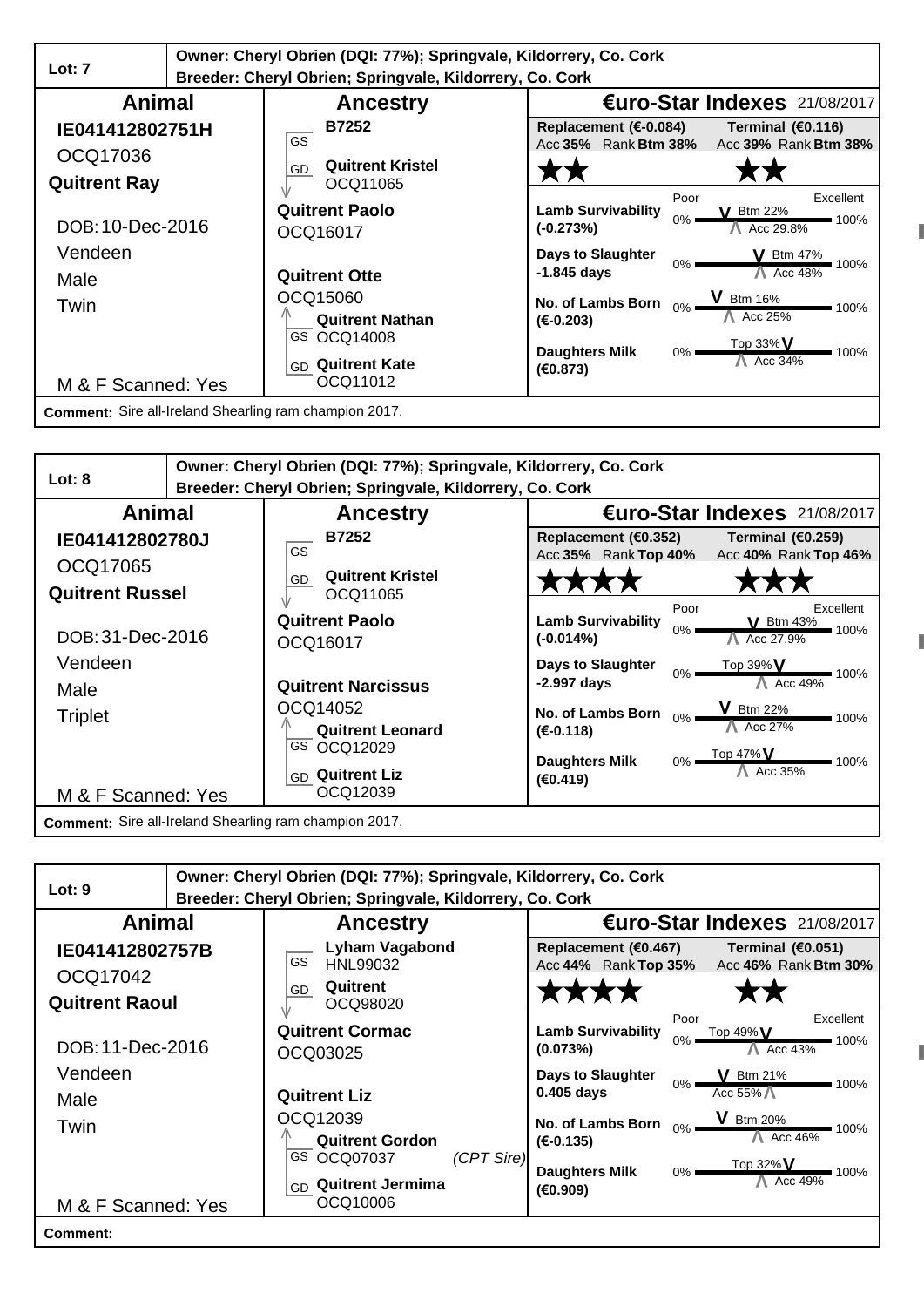|                          | Owner: Cheryl Obrien (DQI: 77%); Springvale, Kildorrery, Co. Cork |                                                          |                                 |                                           |
|--------------------------|-------------------------------------------------------------------|----------------------------------------------------------|---------------------------------|-------------------------------------------|
| <b>Lot: 10</b>           |                                                                   | Breeder: Cheryl Obrien; Springvale, Kildorrery, Co. Cork |                                 |                                           |
| Animal                   |                                                                   | <b>Ancestry</b>                                          |                                 | €uro-Star Indexes 21/08/2017              |
| IE041412802750F          |                                                                   | F57000470045<br>GS                                       | Replacement ( $\epsilon$ -0.47) | Terminal (€0.054)                         |
| OCQ17035                 |                                                                   | F49277142040161<br>GD                                    | Acc 35% Rank Btm 22%            | Acc 40% Rank Btm 30%                      |
| <b>Quitrent Riccardo</b> |                                                                   |                                                          |                                 |                                           |
|                          |                                                                   | <b>Fai B7311</b>                                         | <b>Lamb Survivability</b>       | Excellent<br>Poor<br>V Btm 32%            |
| DOB: 10-Dec-2016         |                                                                   | F36142300097                                             | (-0.12%)                        | $0\%$<br>100%<br>Acc 29%                  |
| Vendeen                  |                                                                   |                                                          | Days to Slaughter               | $V$ Btm 18%<br>100%                       |
| Male                     |                                                                   | <b>Quitrent Oriana</b>                                   | 0.774 days                      | Acc $49\%$                                |
| Twin                     |                                                                   | OCQ15040                                                 | No. of Lambs Born               | 0% V Btm 9%<br>100%                       |
|                          |                                                                   | <b>Quitrent Nathan</b><br>GS OCQ14008                    | $(E-0.355)$                     | Acc 25%                                   |
|                          |                                                                   |                                                          | <b>Daughters Milk</b>           | Top 30% $V$<br>$0\%$<br>100%<br>A Acc 37% |
| M & F Scanned: Yes       |                                                                   | GD Quitrent Fleur<br>OCQ06055                            | (€0.986)                        |                                           |
| Comment: Sire French Al  |                                                                   |                                                          |                                 |                                           |

| <b>Lot: 11</b>          | Owner: Cheryl Obrien (DQI: 77%); Springvale, Kildorrery, Co. Cork |                                  |                               |
|-------------------------|-------------------------------------------------------------------|----------------------------------|-------------------------------|
|                         | Breeder: Cheryl Obrien; Springvale, Kildorrery, Co. Cork          |                                  |                               |
| Animal                  | <b>Ancestry</b>                                                   |                                  | €uro-Star Indexes 21/08/2017  |
| IE041412802742J         | <b>French</b><br>GS                                               | Replacement ( $\epsilon$ -0.346) | Terminal $(E-0.02)$           |
| OCQ17027                | FR57000470402                                                     | Acc 35% Rank Btm 27%             | Acc 39% Rank Btm 23%          |
|                         | <b>French</b><br>GD                                               |                                  |                               |
| <b>Quitrent Richard</b> | F086050600                                                        |                                  | Poor<br>Excellent             |
|                         | <b>Fai B7306</b>                                                  | <b>Lamb Survivability</b>        | V Top 51% 100%                |
| DOB: 09-Dec-2016        | F57000409454                                                      | $0\%$<br>$(0.051\%)$             | Acc 27.9%                     |
| Vendeen                 |                                                                   | <b>Days to Slaughter</b>         | $V$ Btm 20%                   |
| Male                    | <b>Cottage Oella</b>                                              | $0\%$<br>0.491 days              | $=$ 100%<br>Acc 48%           |
|                         | <b>JGS15027</b>                                                   | No. of Lambs Born                | $V$ Btm 11%                   |
| Twin                    | <b>Landmark Lurie Adele</b>                                       | $(E-0.287)$                      | 100%<br>Acc 26%               |
|                         | GS NEL12028                                                       |                                  |                               |
|                         |                                                                   | <b>Daughters Milk</b><br>$0\%$   | Btm 30%<br>$-100%$<br>Acc 35% |
|                         | GD Cottage Lady<br>JGS12020                                       | $(E-0.41)$                       |                               |
| M & F Scanned: Yes      |                                                                   |                                  |                               |
| Comment: Sire French Al |                                                                   |                                  |                               |

|                                              | Owner: Ena Nagle (DQI: 89%); Landmark, Ballyloughy, Mitchelstown, Co. Cork     |                                                           |                                               |
|----------------------------------------------|--------------------------------------------------------------------------------|-----------------------------------------------------------|-----------------------------------------------|
| Lot: 12                                      | Breeder: Ena Nagle; Landmark, Ballyloughy, Mitchelstown, Co. Cork              |                                                           |                                               |
| Animal                                       | <b>Ancestry</b>                                                                |                                                           | €uro-Star Indexes 21/08/2017                  |
| IE041413401049F<br><b>NEL17009</b>           | <b>Quitrent Gossip</b><br><b>GS</b><br>OCQ07036<br><b>Cottage Frolic</b><br>GD | Replacement $(6.85)$<br>(CPT Sire) Acc 45% Rank Top 19%   | Terminal $(60.271)$<br>Acc 47% Rank Top 45%   |
| <b>Landmark Rex Ally</b><br>DOB: 25-Dec-2016 | JGS06022<br><b>Cottage Jasper</b><br><b>JGS10027</b>                           | Poor<br><b>Lamb Survivability</b><br>$0\%$<br>$(-0.042%)$ | Excellent<br>V Btm 41%<br>■ 100%<br>Acc 43.7% |
| Vendeen<br>Male                              | <b>Landmark Letty Ally</b>                                                     | Days to Slaughter<br>$0\%$ $\blacksquare$<br>$-2.66$ days | Top 43% $V$<br>100%<br>Acc 55% A              |
| Twin                                         | NEL12044<br><b>Landmark Ken Biddy</b>                                          | No. of Lambs Born<br>$0\% =$<br>(€0.338)                  | Top 30% $V$<br>$-100%$<br>Acc 45%             |
| M & F Scanned: Yes                           | GS NEL11005<br>GD Landmark Fantasy Ally<br><b>NEL06046</b>                     | <b>Daughters Milk</b><br>$0\%$<br>(€0.567)                | $Top 43\%$ V<br>100%<br>Acc 47%               |
| <b>Comment:</b>                              |                                                                                |                                                           |                                               |